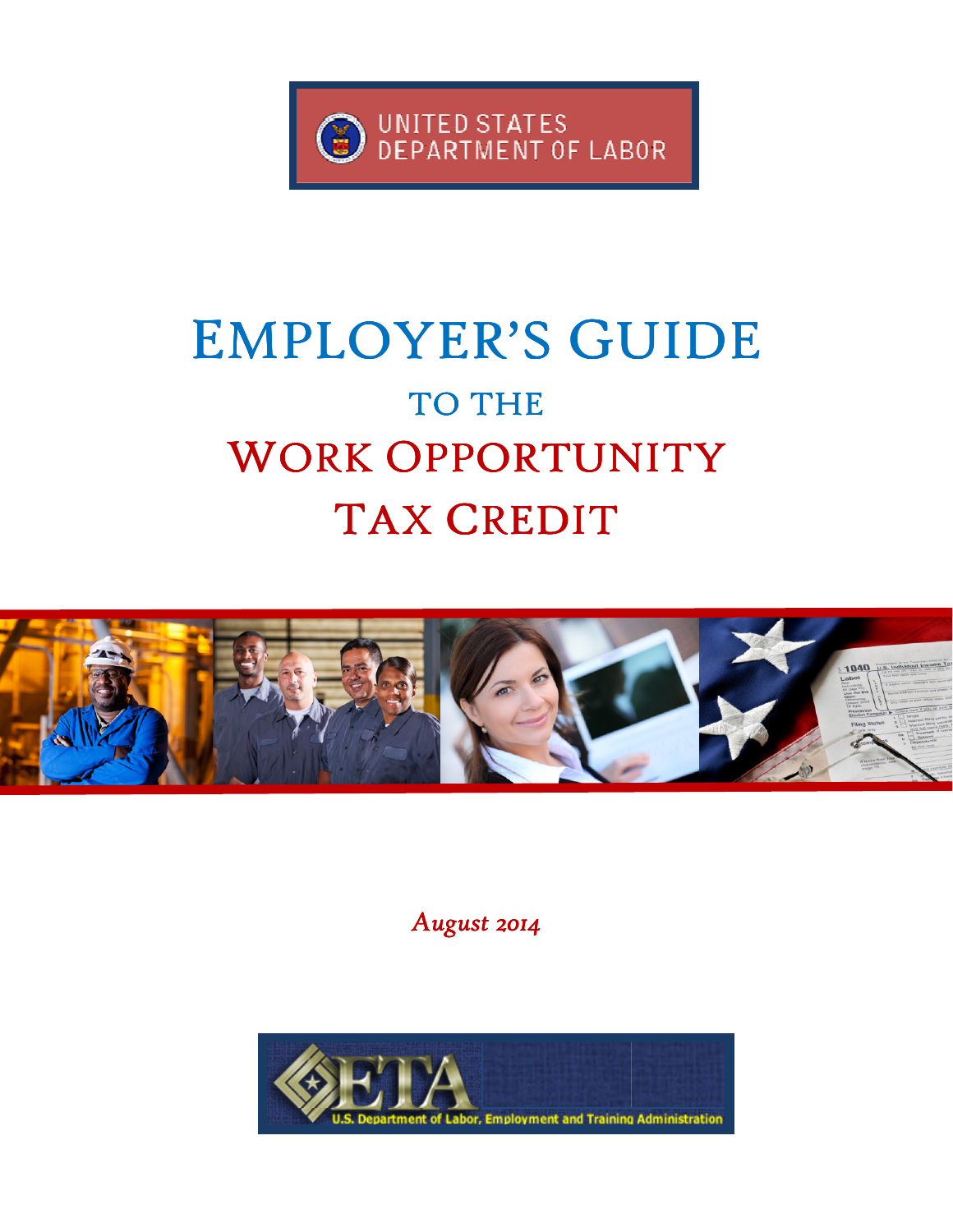#### WHAT IS WOTC?

The Work Opportunity Tax Credit (WOTC) is a federal tax credit available to employers who hire individuals from eligible target groups with significant barriers to employment. Each year, employers claim over \$1 billion in tax credits under the WOTC program. The information contained in this guide will assist you in applying for and obtaining the tax credit.



#### HOW DOES WOTC WORK?

Any private sector business that hires a new employee from an eligible target group may apply for WOTC. In addition, the tax credit is available to certain tax-exempt organizations that hire new employees from the WOTC veterans target group.

To apply, employers complete and submit the required WOTC forms outlined in the simple step-bystep process described in this guide. There is no limit on the number of individuals an employer can hire in order to qualify to claim the tax credit. For additional information and resources on WOTC, visit www.doleta.gov/wotc.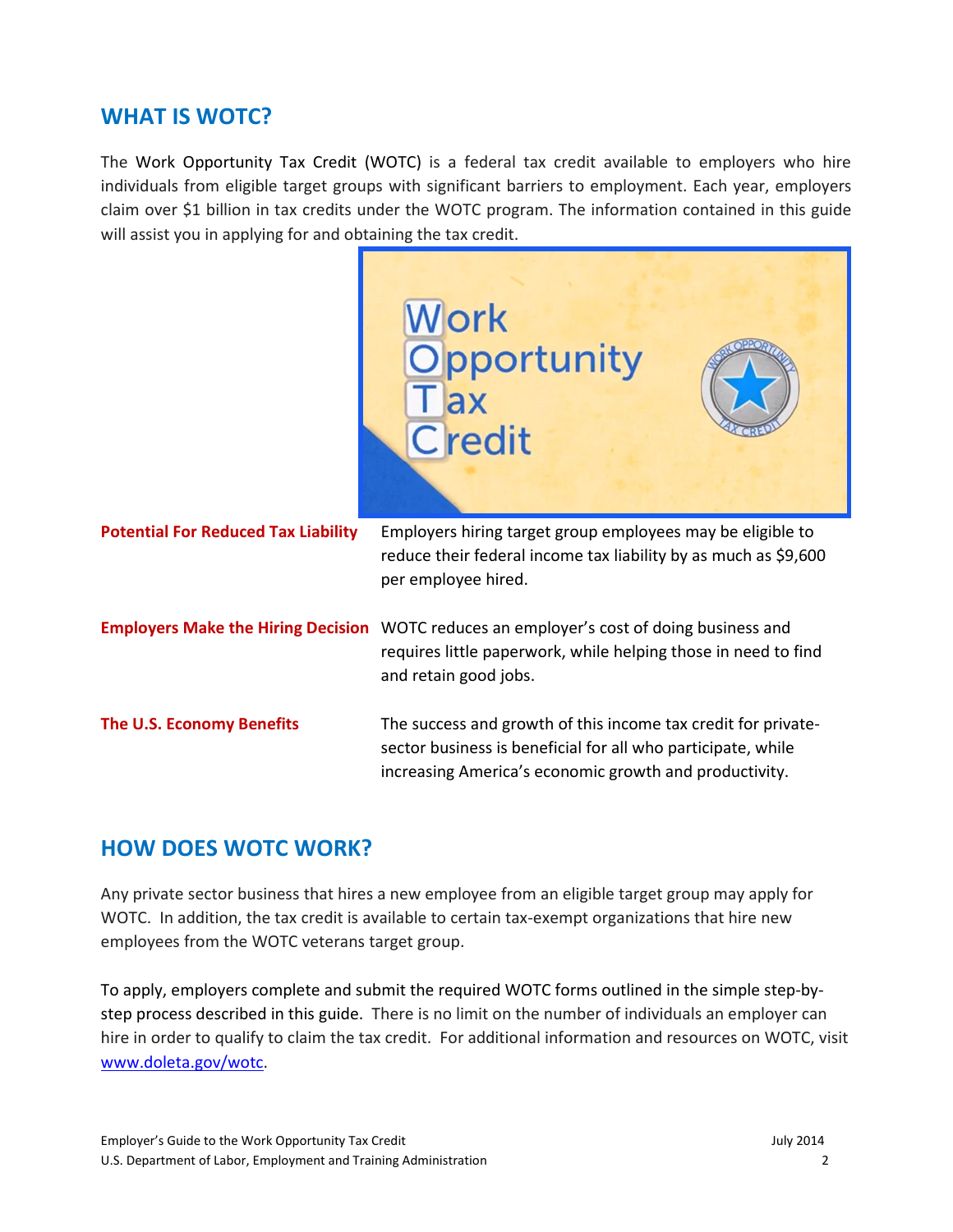#### WHO IS ELIGIBLE?

| <b>WOTC Target Groups</b>                                                                                                          |                                                                                                                                                                                                                                                                                                                                                                                                                                                                                                                                                                                                                                                                                                                                                                                                                                                                                                                                                                                                                                                                                                                                                                     |  |  |
|------------------------------------------------------------------------------------------------------------------------------------|---------------------------------------------------------------------------------------------------------------------------------------------------------------------------------------------------------------------------------------------------------------------------------------------------------------------------------------------------------------------------------------------------------------------------------------------------------------------------------------------------------------------------------------------------------------------------------------------------------------------------------------------------------------------------------------------------------------------------------------------------------------------------------------------------------------------------------------------------------------------------------------------------------------------------------------------------------------------------------------------------------------------------------------------------------------------------------------------------------------------------------------------------------------------|--|--|
| <b>Veteran</b>                                                                                                                     | To be considered a veteran eligible for WOTC, an individual must meet these two standards:<br>1. Have served on active duty (not including training) in the U.S. Armed Forces for more than<br>180 days or have been discharged or released from active duty for a service-connected<br>disability; AND<br>Cannot have a period of active duty (not including training) of more than 90 days that<br>2.<br>ended during the 60-day period ending on the hiring date.<br>To be eligible for WOTC, a veteran must also be one of the following:<br>A member of a family that received Supplemental Nutrition Assistance Program benefits<br>(food stamps) for at least 3-months during the 15-month period ending on the hiring date;<br><b>OR</b><br>Entitled to compensation for a service-connected disability and was:<br>٠<br>o Hired within 1 year of discharge or release from active duty, or<br>o Unemployed for at least 6 months in the year ending on the hiring date; OR<br>Unemployed for:<br>$\circ$ At least 4 weeks (but less than 6 months) in the year ending on the hiring date, or<br>o At least 6 months in the year ending on the hiring date. |  |  |
| <b>Long-Term or</b><br><b>Short-Term</b><br><b>Temporary</b><br><b>Assistance for</b><br><b>Needy Families</b><br><b>Recipient</b> | Short-term Temporary Assistance for Needy Families (TANF) Recipient - An individual who is a<br>member of a family that:<br>Received TANF benefits for any 9 months during the 18-month period ending on the<br>٠<br>hiring date.<br>Long-term TANF Recipient - An individual who is a member of a family that meets one of the<br>following:<br>Received TANF benefits for at least 18 consecutive months ending on the hiring date; OR<br>٠<br>Stopped being eligible for TANF payments during the past 2 years because a Federal or<br>$\bullet$<br>state law limited the maximum time those payments could be made, and the individual is<br>hired not more than 2 years after such eligibility ended; OR<br>Received TANF benefits for any 18 months after August 5, 1997, and has a hiring date that<br>$\bullet$<br>is not more than 2 years after the end of the earliest 18-month period after August 5,<br>1997.                                                                                                                                                                                                                                          |  |  |
| <b>Supplemental</b><br><b>Nutrition</b><br><b>Assistance</b><br><b>Program Recipient</b><br>(Food Stamps)                          | A Supplemental Nutrition Assistance Program (SNAP) recipient age 18-39 years who is a member<br>of a family that received SNAP benefits (food stamps) for:<br>The 6-month period ending on the hiring date; OR<br>At least 3 of the 5 months ending on the hiring date, in the case of a family member who<br>ceased to be eligible for such assistance under Section 6(o) of the Food Stamp Act of<br>1977.                                                                                                                                                                                                                                                                                                                                                                                                                                                                                                                                                                                                                                                                                                                                                        |  |  |
| <b>Designated</b><br><b>Community</b><br><b>Resident</b>                                                                           | An 18-39 year old who lives within one of the federally-designated Rural Renewal Counties or<br>Empowerment Zones. For additional information on Rural Renewal Counties or Empowerment<br>Zones, please visit:<br>http://portal.hud.gov/hudportal/HUD?src=/program_offices/comm_planning/economicdevelopm<br>ent/programs/rc.<br>A listing of current Empowerment Zones (EZs) can be found at:<br>http://portal.hud.gov/hudportal/HUD?src=/program_offices/comm_planning/economicdevelopm<br>ent/programs/rc/ezcontacts.<br>To locate Empowerment Zones, visit the EZ Locator at: http://egis.hud.gov/ezrclocator/.                                                                                                                                                                                                                                                                                                                                                                                                                                                                                                                                                 |  |  |

U.S. Department of Labor, Employment and Training Administration 3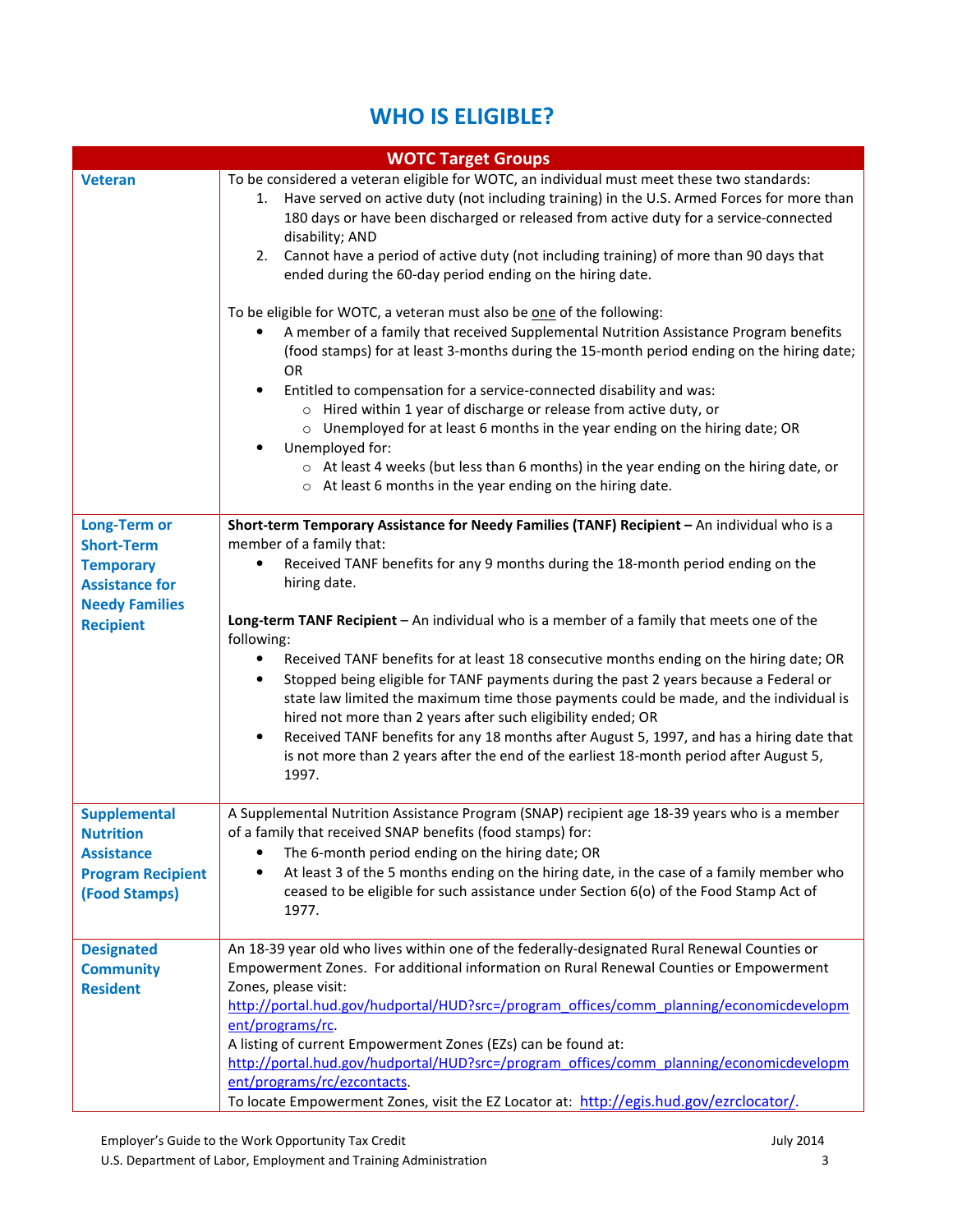| <b>Vocational</b>      | An individual with a disability who completed or is completing rehabilitative services from a state-                                                                                                    |  |
|------------------------|---------------------------------------------------------------------------------------------------------------------------------------------------------------------------------------------------------|--|
| <b>Rehabilitation</b>  | certified agency, an Employment Network under the Ticket to Work program, or the U.S.                                                                                                                   |  |
| <b>Referral</b>        | Department of Veteran Affairs.                                                                                                                                                                          |  |
| <b>Ex-Felon</b>        | An individual who:                                                                                                                                                                                      |  |
|                        | Has been convicted of a felony; AND                                                                                                                                                                     |  |
|                        | Who is hired within 1 year after the conviction or release date from prison.                                                                                                                            |  |
| <b>Supplemental</b>    | An individual who received Supplemental Security Income (SSI) benefits for any month that ended                                                                                                         |  |
| <b>Security Income</b> | during the 60-day period ending on the hire date.                                                                                                                                                       |  |
| <b>Recipient</b>       |                                                                                                                                                                                                         |  |
| <b>Summer Youth</b>    | A 16 or 17 year-old youth who:                                                                                                                                                                          |  |
| <b>Employee</b>        | Works for the employer between May $1^{st}$ and September $15^{th}$ ; AND                                                                                                                               |  |
|                        | Lives within one of the federally-designated Empowerment Zones.<br>$\bullet$                                                                                                                            |  |
|                        | For additional information on Rural Renewal Counties or Empowerment Zones, please visit:<br>http://portal.hud.gov/hudportal/HUD?src=/program_offices/comm_planning/economicdevelopm<br>ent/programs/rc. |  |
|                        | A listing of current Empowerment Zones (EZs) can be found at:                                                                                                                                           |  |
|                        | http://portal.hud.gov/hudportal/HUD?src=/program_offices/comm_planning/economicdevelopm                                                                                                                 |  |
|                        | ent/programs/rc/ezcontacts                                                                                                                                                                              |  |
|                        | To locate Empowerment Zones, visit the EZ Locator at: http://egis.hud.gov/ezrclocator/.                                                                                                                 |  |
|                        |                                                                                                                                                                                                         |  |

### *W*<br>Some employees do not qualify the employer for the WOTC. They include:

- Relatives and dependents of the employer, including sons, daughters, stepchildren, spouses, fathers, mothers, brothers, sisters, step-brothers or sisters, nephews, nieces, uncles, aunts, cousins, or in-laws.
- Former employees, regardless of how long it has been since he/she last worked for the employer.
- Majority owners of the business.

#### HOW TO CALCULATE THE TAX CREDIT

The amount of the tax credit that employers can claim depends on the target group of the individual hired, the wages paid to that individual, and the number of hours that individual worked during the first year of employment. There is also a maximum tax credit that can be earned for each target group.

Employees must work at least 120 hours in the first year of employment for the employer to qualify to claim the tax credit with the Internal Revenue Service (IRS). The tax credit is generally calculated as follows; however, please refer to the chart on the following page for full details.

#### After Working at Least 120 Hours

 $\triangleright$  The employer may claim a tax credit equal to 25% of the new hire's first year of qualified wages. The maximum tax credit on first year wages is between \$750 and \$6,000, depending on the eligible target group.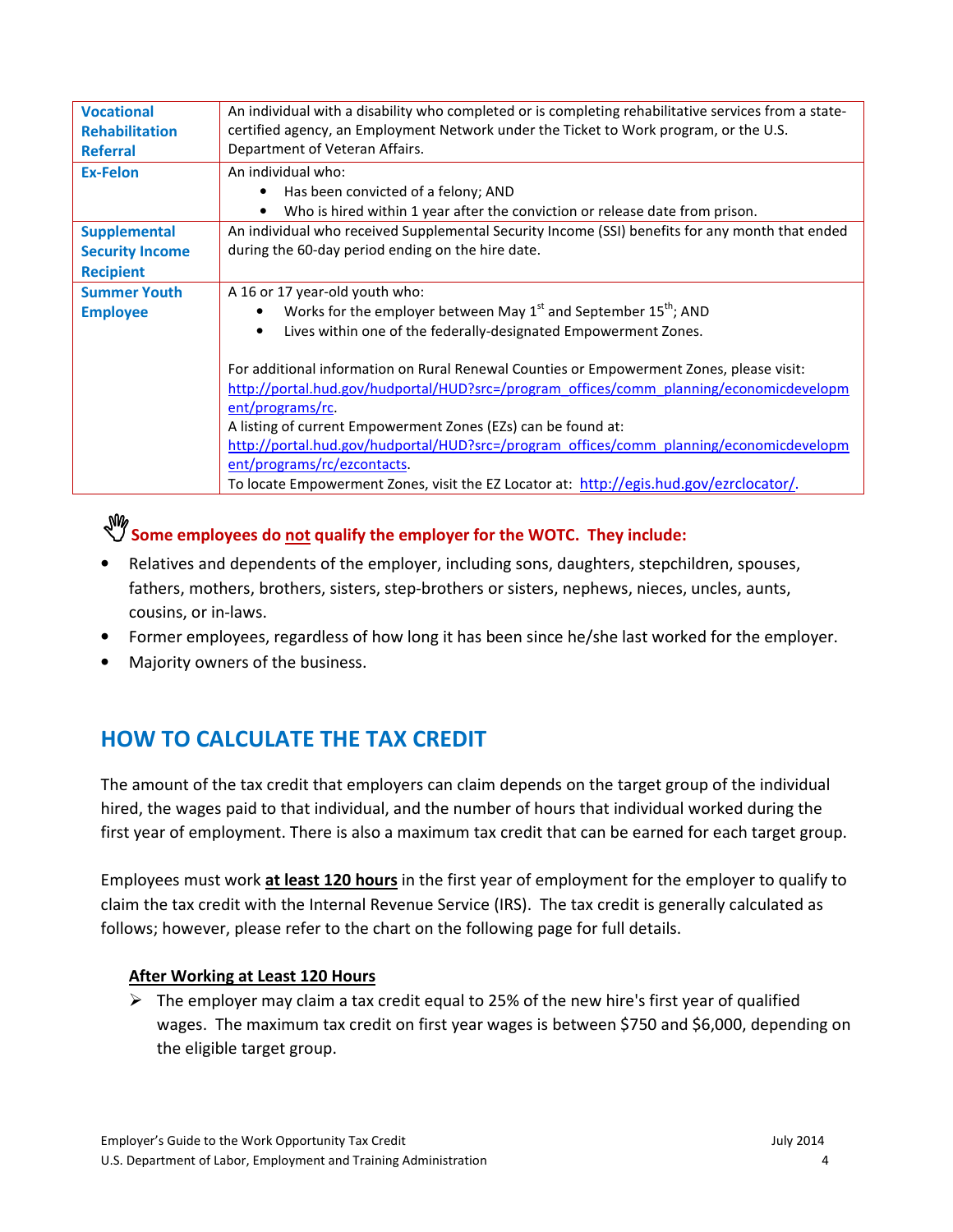#### After Working at Least 400 Hours

 $\triangleright$  The employer may claim a tax credit equal to 40% of the new hire's first year of wages. The maximum tax credit on first year wages is between \$1,200 and \$9,600, depending on the eligible target group.

**W**<br>Term the Long-term Temporary Assistance for Needy Families (TANF) Recipient target group, the credit is also available to employers in the second year of employment. The employer may claim a tax credit equal to 50% of second year wages, up to the maximum tax credit of \$5,000.

#### MAXIMUM TAX CREDIT AMOUNTS

| <b>Veteran Target Group</b>                                | Worked at least 120 hours but<br>less than 400 hours  | Worked at least 400 hours                             |
|------------------------------------------------------------|-------------------------------------------------------|-------------------------------------------------------|
| Receives SNAP (food stamps)                                | Up to \$1,500                                         | Up to \$2,400                                         |
| benefits                                                   | (25% of \$6,000 of first-year wages)                  | (40% of \$6,000 of first-year wages)                  |
| Entitled to compensation for service-connected disability: |                                                       |                                                       |
| Hired 1 year after leaving service                         | Up to \$3,000                                         | Up to \$4,800                                         |
|                                                            | (25% of \$12,000 of first-year wages)                 | (40% of \$12,000 of first-year wages)                 |
| Unemployed at least 6 months                               | Up to \$6,000                                         | Up to \$9,600                                         |
|                                                            | (25% of \$24,000 of first-year wages)                 | (40% of \$24,000 of first-year wages)                 |
| Unemployed:                                                |                                                       |                                                       |
| At least 4 weeks                                           | Up to \$1,500                                         | Up to \$2,400                                         |
|                                                            | (25% of \$6,000 of first-year wages)                  | (40% of \$6,000 of first-year wages)                  |
| At least 6 months                                          | Up to \$3,500                                         | Up to \$5,600                                         |
|                                                            | (25% of \$14,000 of first-year wages)                 | (40% of \$14,000 of first-year wages)                 |
| <b>Other WOTC Target Groups</b>                            | Worked at least 120 hours but<br>less than 400 hours  | Worked at least 400 hours                             |
|                                                            |                                                       |                                                       |
| Short-Term TANF Recipient                                  | Up to \$1,500                                         | Up to \$2,400                                         |
|                                                            | (25% of \$6,000 of first-year wages)                  | (40% of \$6,000 of first-year wages)                  |
| Long-Term TANF Recipient                                   | N/A                                                   | Up to $$9,000$ (over 2 years)                         |
|                                                            |                                                       | (40% of \$10,000 of first-year wages and              |
|                                                            |                                                       | 50% of \$10,000 of second-year wages)                 |
| SNAP (food stamp) Recipient                                | Up to \$1,500<br>(25% of \$6,000 of first-year wages) | Up to \$2,400<br>(40% of \$6,000 of first-year wages) |
| <b>Designated Community Resident</b>                       | Up to \$1,500                                         | Up to \$2,400                                         |
|                                                            | (25% of \$6,000 of first-year wages)                  | (40% of \$6,000 of first-year wages)                  |
| <b>Vocational Rehabilitation Referral</b>                  | Up to \$1,500                                         | Up to \$2,400                                         |
|                                                            | (25% of \$6,000 of first-year wages)                  | (40% of \$6,000 of first-year wages)                  |
| Ex-Felon                                                   | Up to \$1,500                                         | Up to \$2,400                                         |
|                                                            | (25% of \$6,000 of first-year wages)                  | (40% of \$6,000 of first-year wages)                  |
| <b>SSI Recipient</b>                                       | Up to \$1,500                                         | Up to \$2,400                                         |
|                                                            | (25% of \$6,000 of first-year wages)                  | (40% of \$6,000 of first-year wages)                  |
| Summer Youth Employee                                      | Up to \$750<br>(25% of \$3,000 of first-year wages)   | Up to \$1,200<br>(40% of \$3,000 of first-year wages) |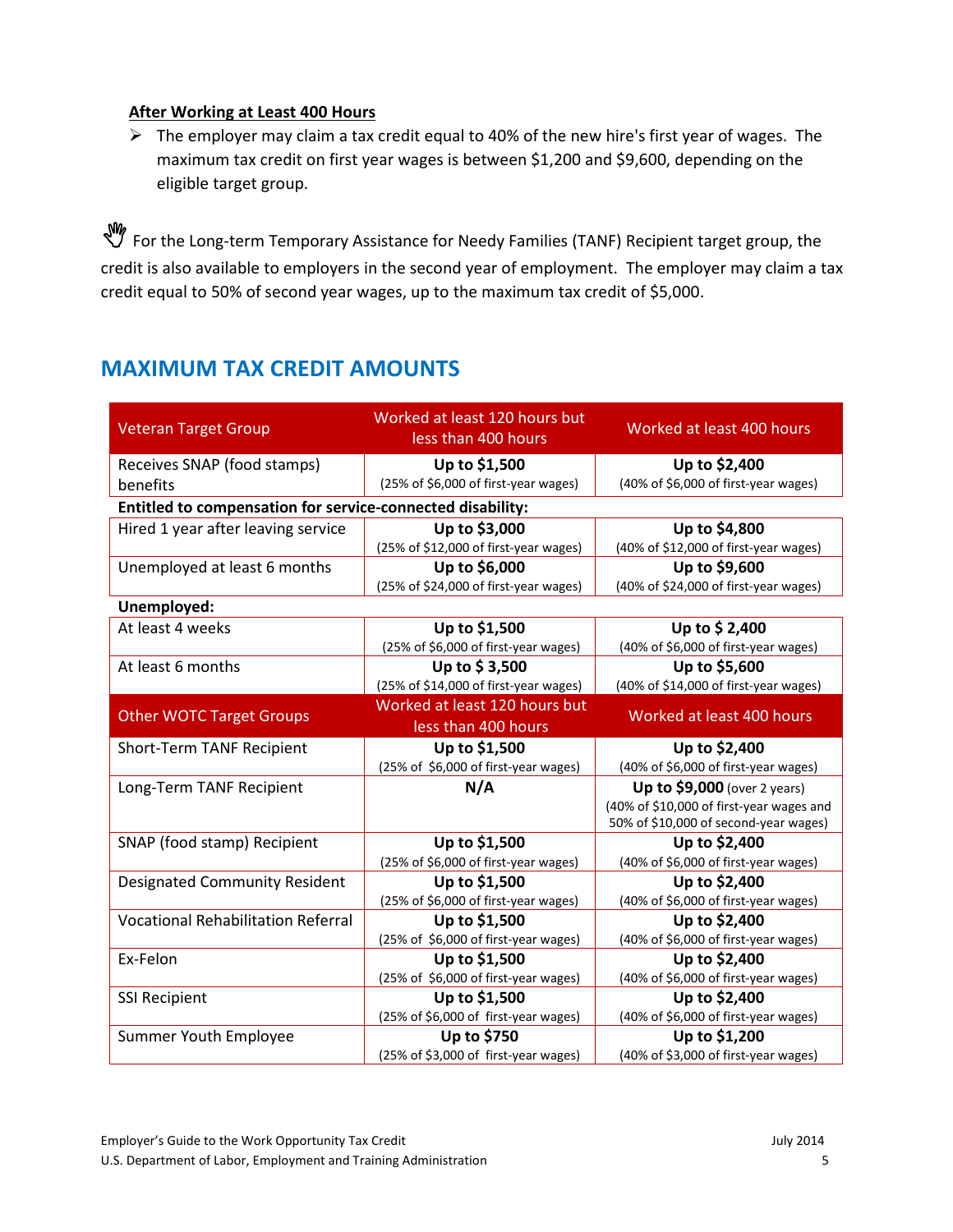Please note that the maximum tax credit amounts listed above are applicable to private-sector businesses only. For more information on the calculation of WOTC for tax-exempt organizations, please visit IRS's WOTC webpage at: http://www.irs.gov/Businesses/Small-Businesses-&-Self-Employed/Expanded-Work-Opportunity-Tax-Credit-Available-for-Hiring-Qualified-Veterans.

#### HOW DO I APPLY?

The application process involves five simple steps with little paperwork. Please note that prior to claiming the tax credit with the IRS, an employer must request and receive certification from its State Workforce Agency (SWA), stating that the new hire is a member of at least one of the WOTC target groups.

Since the required forms change periodically, please ensure that you submit the current approved versions of the forms. For the most up-to-date copies of forms used to apply for certification from the SWA and claim the credit with IRS, please refer to the:

- WOTC website at http://www.doleta.gov/business/incentives/opptax/forms.cfm
- IRS website at http://www.irs.gov/Businesses/Small-Businesses-&-Self-Employed/Expanded-Work-Opportunity-Tax-Credit-Available-for-Hiring-Qualified-Veterans



#### Complete IRS Form 8850

Employers must fill out IRS Form 8850, Pre-Screening Notice and Certification Request for the Work Opportunity Credit, to pre-screen employees, and make a written request to their SWA to certify the new hire as a member of a WOTC target group.

- Page one of IRS Form 8850 The **job applicant** gives information to the employer on or before the day a job offer is made. This information is entered on the form.
- Page two of IRS Form 8850 Based on the applicant's information, the employer determines whether or not he or she believes the applicant is a member of one of the WOTC target groups. If so, the employer completes page two of the form.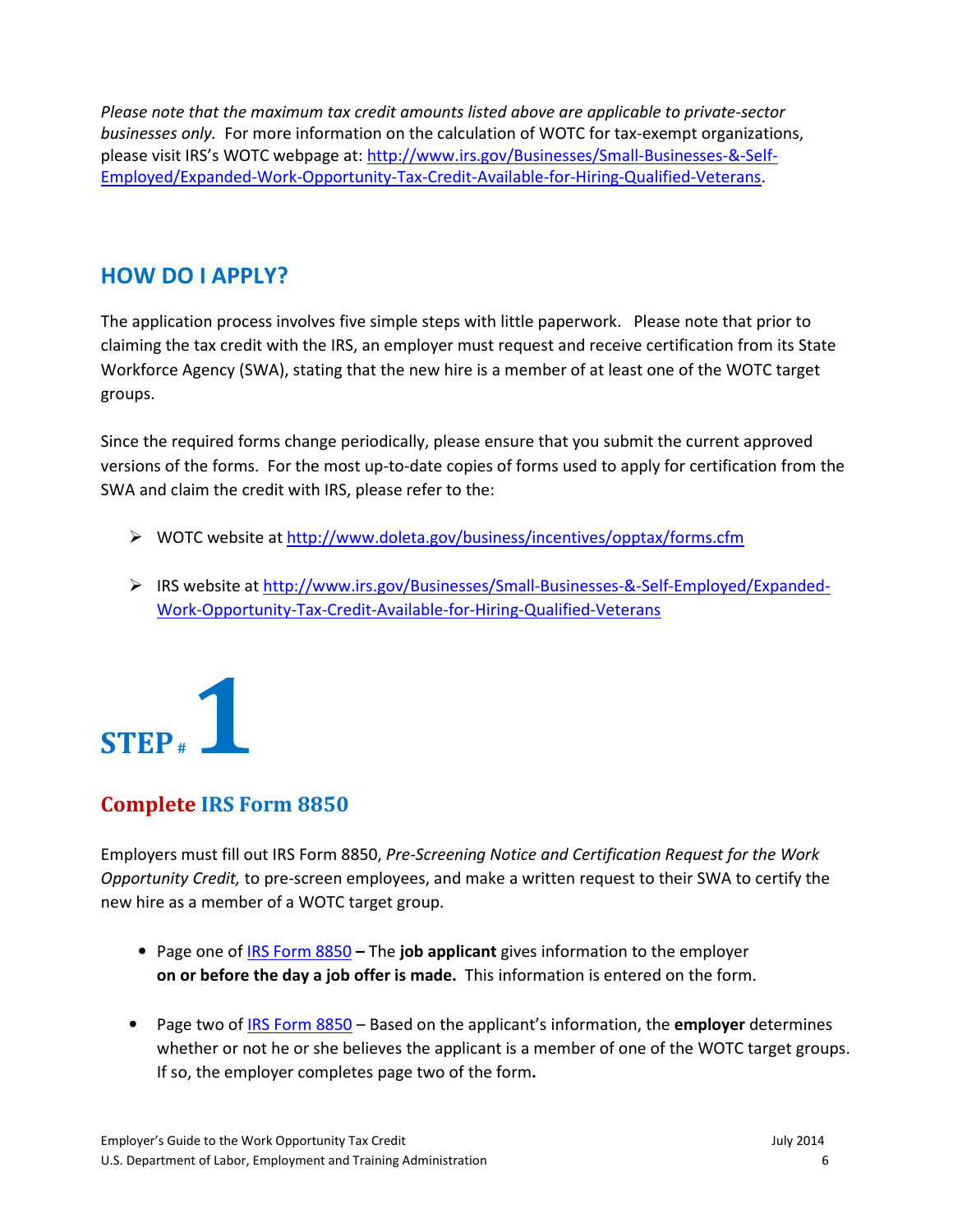• Both the job applicant (or a parent/guardian if the applicant is a minor) and the employer, or an authorized employer representative, must sign and date IRS Form 8850 before submitting the form to the SWA.

Visit http://www.irs.gov/uac/Form-8850,-Pre-Screening-Notice-and-Certification-Request-for-the-Work-Opportunity-Credit for IRS Form 8850 and the instructions for the form.



#### Complete ETA Form 9061

Next, the employer completes a U.S. Department of Labor WOTC form:

- Employers will typically complete ETA Form 9061, the Individual Characteristics Form.
- Some states will also accept ETA Form 9062, Conditional Certification. This form would be used if a conditional certification is provided to the job applicant by a participating agency, such as a SWA, a Vocational Rehabilitation agency, an American Job Center (also referred to locally as a One-Stop Career Center), or an Employment Network for the Ticket to Work program.

If completing ETA Form 9061, employers are encouraged to provide copies of documentation of eligibility for a WOTC target group, if available. Examples of documentation are provided in the instructions to ETA Form 9061.

# $STEP$ #

#### Submit Completed IRS and ETA Forms to Your State Workforce Agency

IRS Form 8850 must be submitted within 28 calendar days after the employee's start date for it to be considered "timely" filed. WOTC applications that are not submitted within 28 calendar days will be denied by the SWA.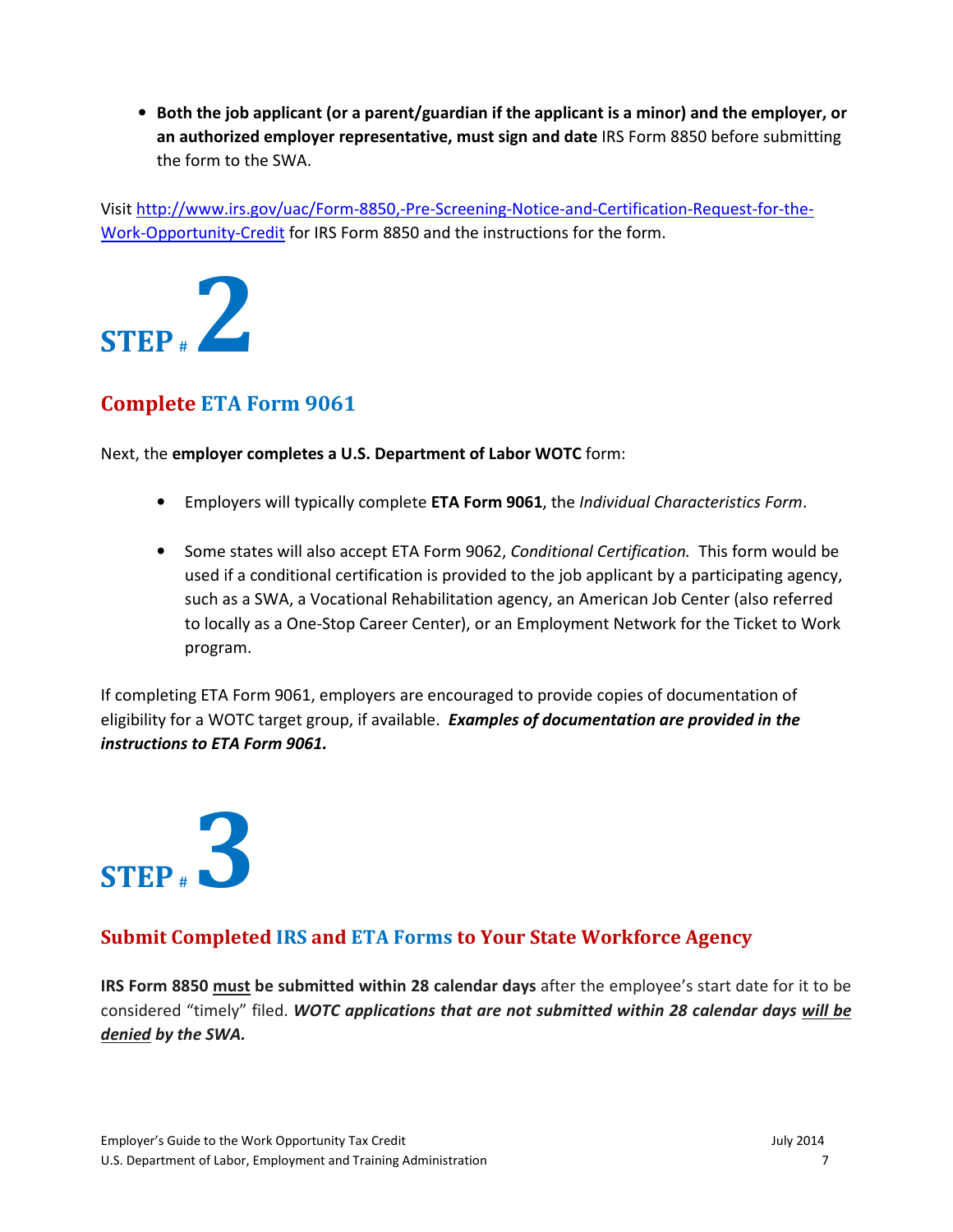- To expedite the certification process, submit the following forms and documentation together, as a complete application, to your SWA no later than the 28th day after the job applicant begins work:
	- o IRS Form 8850
	- o ETA Form 9061 (or ETA Form 9062, if applicable)
	- $\circ$  Documentation of target group eligibility as described in the instructions to ETA Form 9061, if available.
- States accept applications through various methods (i.e., via mail, fax, or e-mail). Many states have automated systems and accept electronic submissions. If you are not sure how your state accepts applications, contact the WOTC Coordinator in your state. A directory of state WOTC Coordinators is available at:

http://www.doleta.gov/business/incentives/opptax/State\_Contacts.cfm.

When the 28th day falls on a Saturday, Sunday, or legal holiday, then the submission deadline is the next business day after the weekend or legal holiday.

**W** Do **NOT** submit WOTC applications to the IRS or the U.S. Department of Labor in Washington, DC.



#### Receive Final Determination

 The SWA will issue a final determination for each WOTC application. In some cases before that determination is made, assistance may be requested from the employer to obtain additional information or documentation. The final determination will indicate whether the new employee is certified as meeting the eligibility for one of the WOTC target groups. In those instances where the SWA is not able to verify that the new employee meets the eligibility, the SWA will issue a denial with an explanation. When a certification is received, then the employer can claim the tax credit with the IRS.



#### File for the Credit with the IRS

Employer's Guide to the Work Opportunity Tax Credit July 2014 U.S. Department of Labor, Employment and Training Administration 8